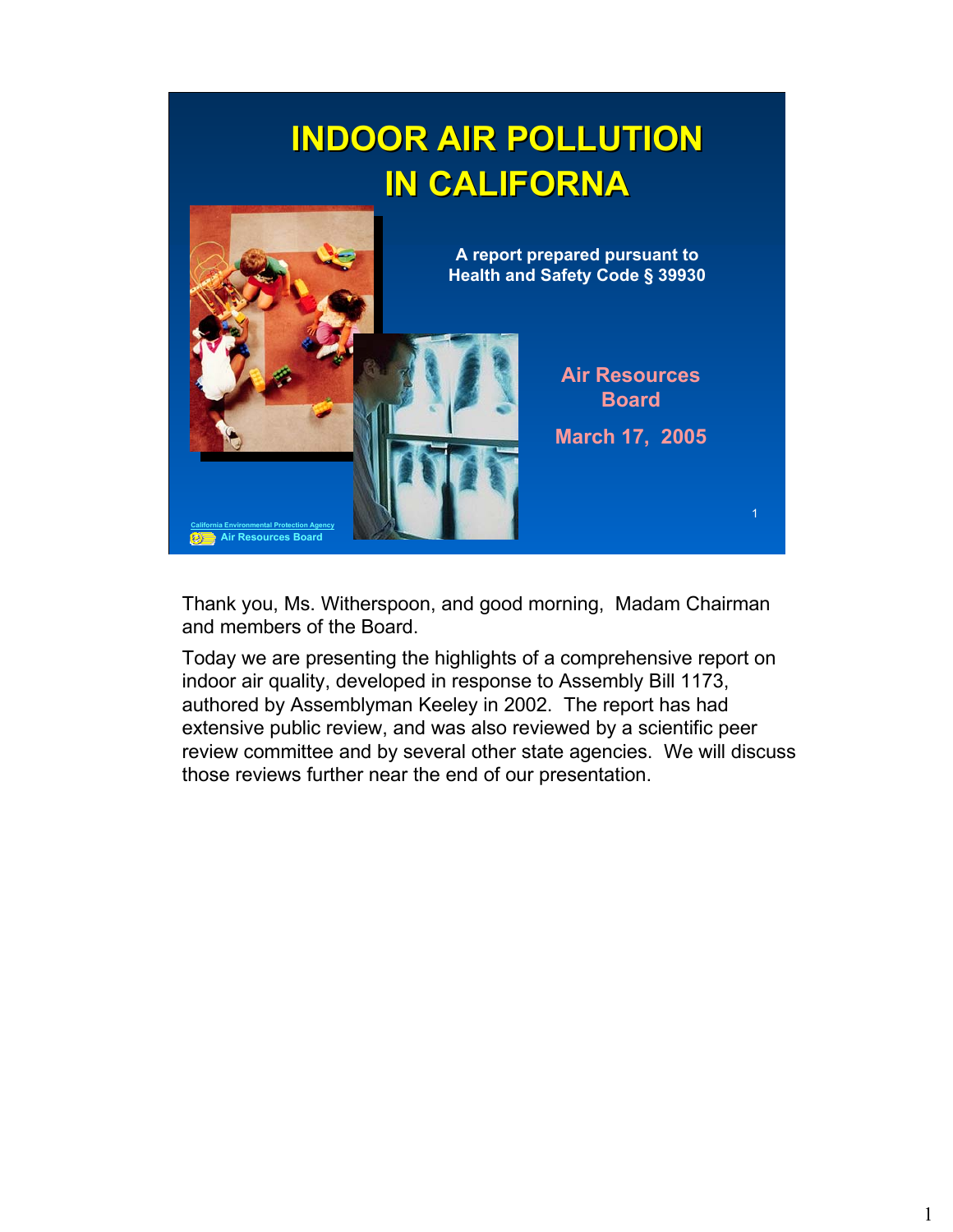

The key conclusions of our report are shown here.

There are many indoor sources of both criteria pollutants and toxic air contaminants. Consequently, indoor sources cause significant health effects, and have substantial economic consequences.

There are a variety of ways to address indoor pollution. Some solutions to indoor air quality problems are relatively easy to implement. However, for some problems, there is little or no authority within either state or federal government to address the problem on a comprehensive basis.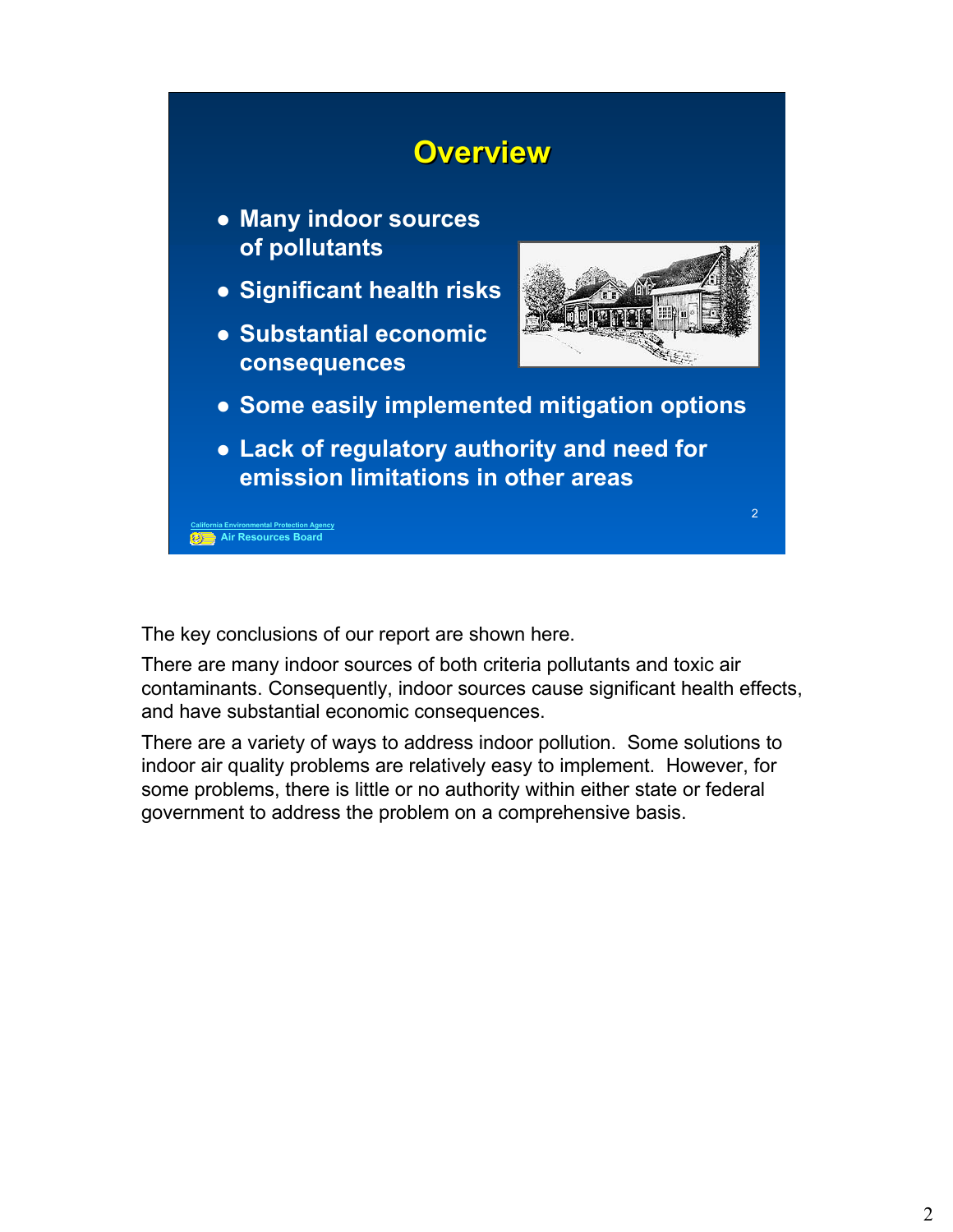#### **Many Indoor Pollutant Sources Many Indoor Pollutant Sources**

- **Air cleaners (ozone generators)**
- **Biological contaminants**
- **Building materials and furnishings**
- **Combustion appliances**
- **Environmental tobacco smoke**
- z **Soil, water (radon, chlorinated solvents)**
- **Architectural coatings**
- z **Consumer products**
- **Household and office equipment**
- z **Pesticide products**

**California Environmental Protection Agency Air Resources Board**



Some of the more important categories of indoor sources are highlighted here.

Ozone-generating air cleaners are important sources that we discussed in January.

Biological contaminants such as mold, pollen, house dust mites, and other allergens and asthma triggers are sometimes found in greater abundance in some indoor environments.

Building materials and furnishings are important sources, because new materials such as plywood and particleboard often off-gas formaldehyde and other chemicals for several years.

Combustion appliances that are unvented, such as most gas stoves, emit carbon monoxide and nitrogen oxides directly into the living space. Fireplaces and woodstoves can be a major source of particles.

Tobacco smoke from cigarettes and cigars has a major, well-documented impact on indoor air quality.

Uranium-containing soil and rock are the source of radon gas, which seeps into buildings through cracks and openings. Treated municipal water, chlorinated to keep it sanitary, can result in exposure to chloroform, especially during showers, dishwashing, and clothes washing.

Architectural coatings and consumer products can be a source of certain harmful volatile organic chemicals, or VOCs. Office equipment such as laser printers and copiers have been shown to emit VOCs, fine particles, and ozone.

Finally, pesticides are used frequently in homes. Recent studies indicate that pesticides may be more persistent indoors, due to the lack of weathering.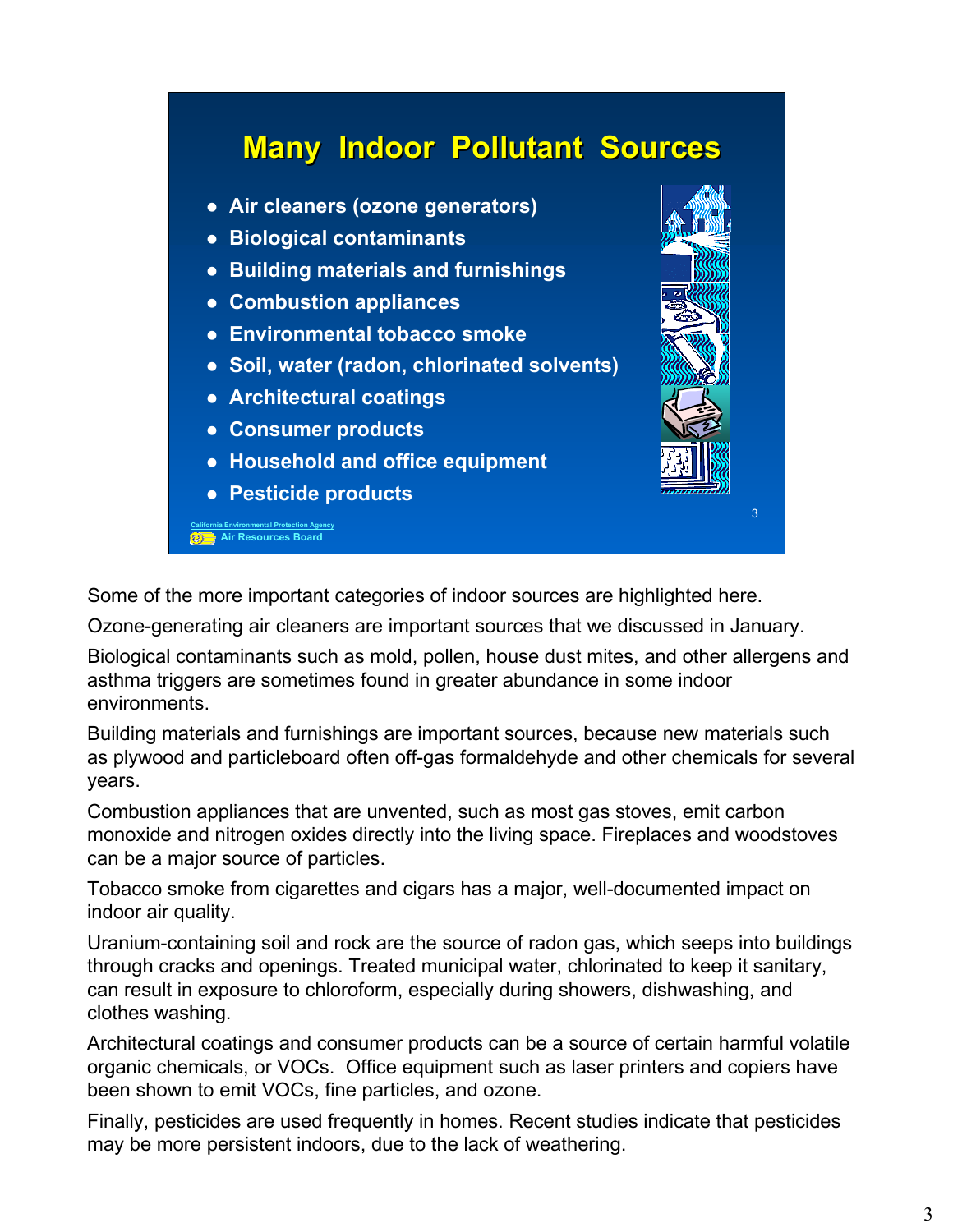

Indoor exposures are a major determinant of people's total exposure and risk, for several reasons.

Californians, like others from industrialized nations, spend most of their time indoors. As the pie chart on the right shows, we spend an average of 87% of our time indoors across the 24-hour day.

Additionally, buildings partially trap pollutants emitted from indoor sources. This leads to an extended time that the pollutants are present indoors, and thus a longer possible duration of exposure.

People's personal activities, such as cooking or the use of aerosols, puts them in very close proximity to indoor sources and the pollutants they emit, further increasing the likelihood of inhaling pollutants emitted indoors.

Based on these factors, several investigators have calculated the "Rule of 1000", which generally states that a molecule of a pollutant emitted indoors is about 1000 times more likely to be inhaled than a molecule of the same pollutant emitted outdoors by an outdoor source.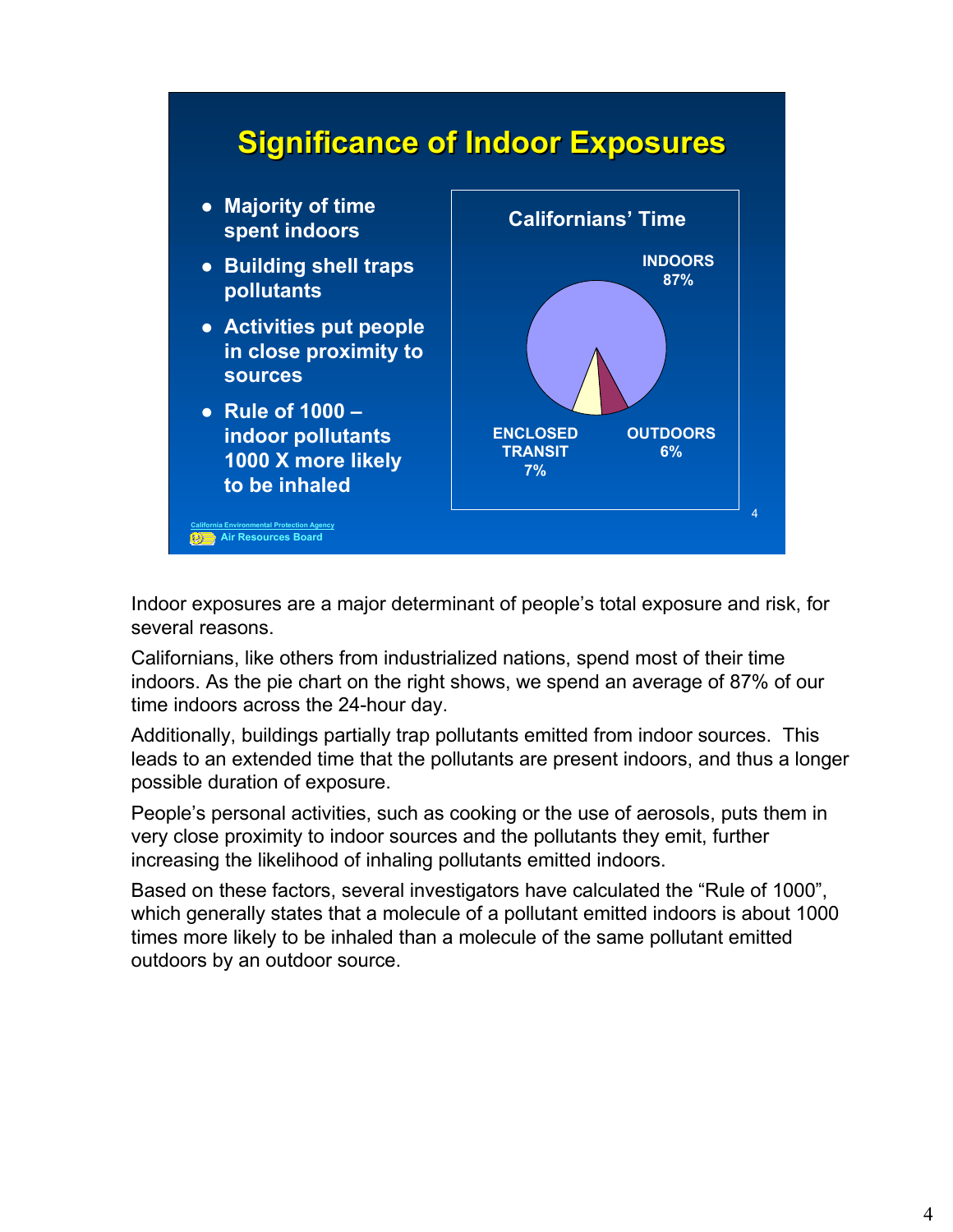

Scientific studies indicates that indoor air pollution poses significant health risks in many indoor environments.

Studies have repeatedly measured some indoor pollutants at levels above benchmarks established to protect health.

Indoor pollutants can exacerbate asthma and allergies, cause cancer, contribute to premature death, increase respiratory and heart disease, and produce serious irritant effects.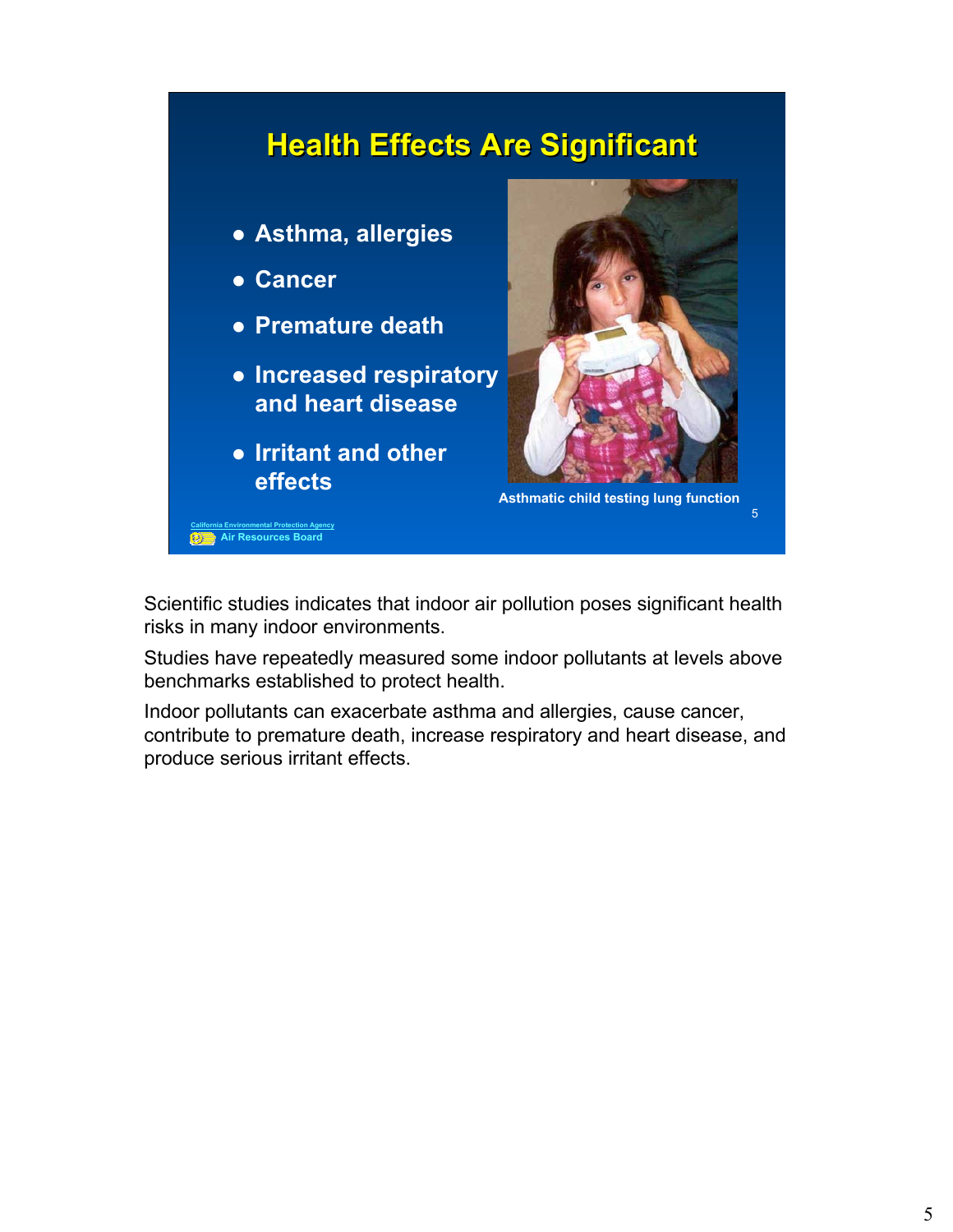

Asthma is a major public health concern, and indoor air contains a large number of substances that can trigger asthma attacks.

The Institute of Medicine, within the National Academy of Sciences, released a report on the link between indoor air quality and asthma. The report confirmed the association of traditionally known indoor triggers such as mold, pollen, animal dander, and house dust mites, with the exacerbation of asthma. More importantly, the Institute found sufficient evidence for exacerbation of asthma by ETS (for preschoolers) and by high levels of indoor nitrogen dioxide.

The Institute also found limited evidence that formaldehyde, fragrances, and ETS in other age groups also exacerbate asthma.

Studies published since the Institute's report have found further associations of asthma with formaldehyde, other VOCs, and workplace cleaning products, although the findings of these studies are largely preliminary.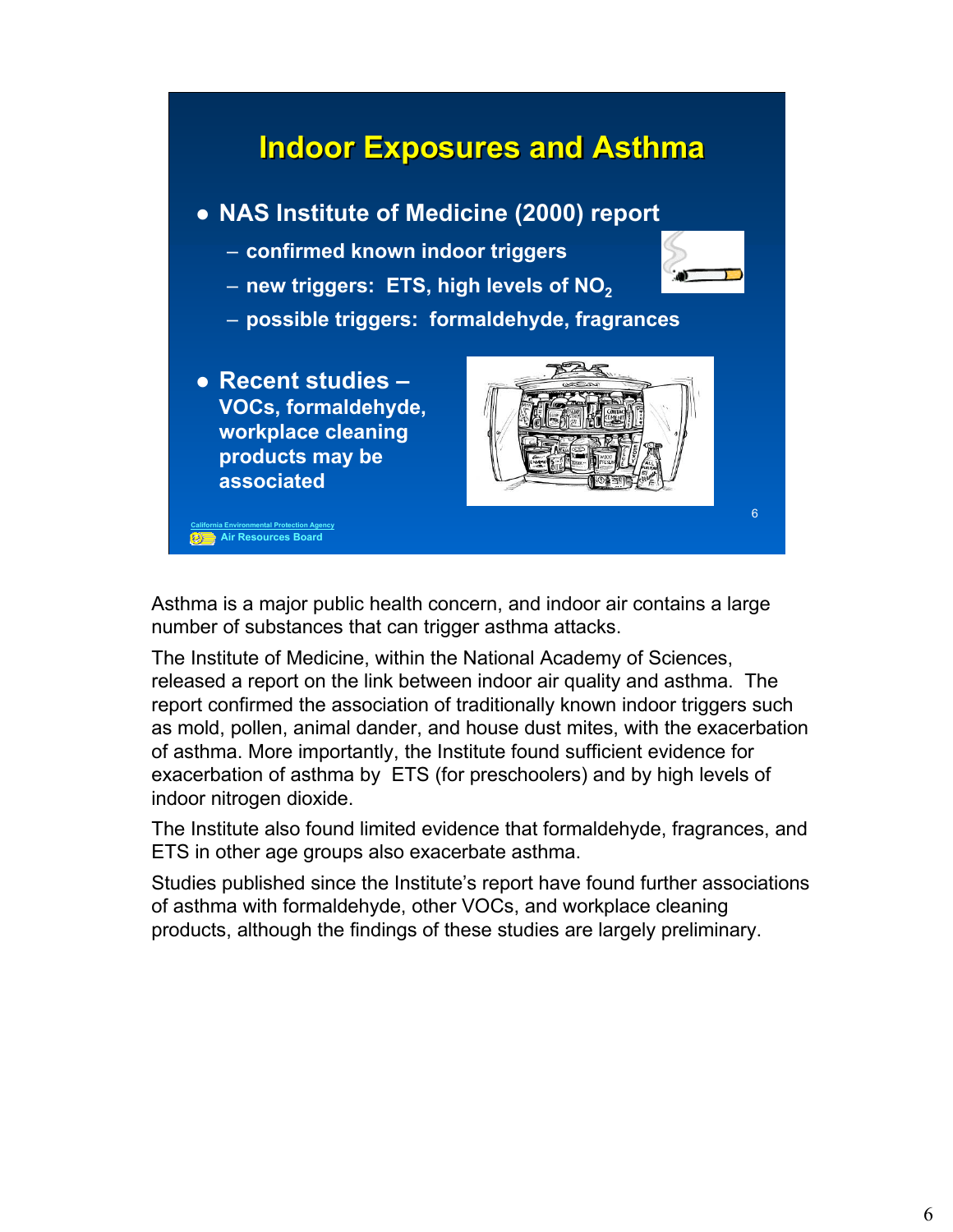

A substantial number of common indoor pollutants have been classified as carcinogens.

This figure shows the estimated cancer burden from indoor and outdoor air toxics per year in California, on a year 2000 basis. OEHHA's current cancer estimates for environmental tobacco smoke, shown in the first bar, are comparable to the total cancer burden from outdoor toxics, shown in the last bar. The middle bar shows that indoor sources are estimated to cause 230 excess cancer cases per year from selected air toxics, including aldehydes, chlorinated solvents, polycyclic aromatic hydrocarbons, and others. This estimate is comparable to the total cancer burden estimated for diesel exhaust particles. The greatest contributor to the indoor estimate is formaldehyde, estimated to cause about 62 excess cancer cases per year.

Radon is not included in this graph. The Department of Health Services has developed a preliminary estimate extrapolated from national data that shows that radon may contribute to about 1500 excess lung cancer deaths per year in California. However, we do not believe the risk from radon should be pooled with other air pollutants. As noted by the National Research Council, the risk from radon cannot be fully separated from the risk associated with exposure to tobacco smoke–most cancers induced by radon will be among smokers. Additionally, California has very low average radon levels, and the potency of radon at such low levels is not known.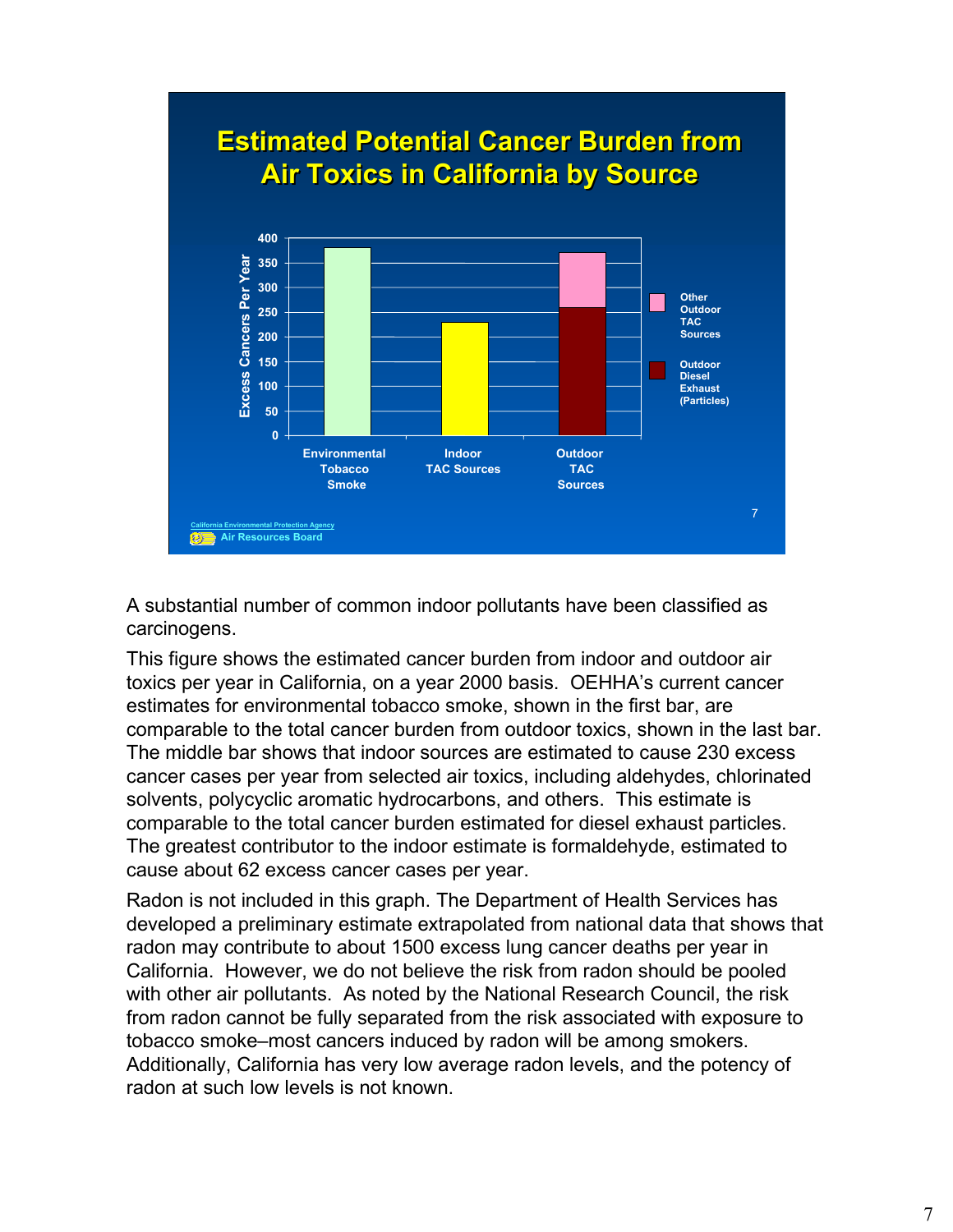

Indoor pollutants also cause premature death and increased disease other than that from asthma and cancer. Indoor sources of PM are a major health concern. Outdoor PM has been associated with thousands of premature deaths and illnesses from lung and heart disease. Studies of the impact of indoor-generated PM on health have not yet been conducted. However, indoor PM has many similarities to outdoor PM, and indoor PM emissions are likely to contribute to similar severe adverse health impacts.

Deaths from carbon monoxide are well documented. About 2/3 of the accidental deaths that occur each year in California due to carbon monoxide poisoning result from indoor sources, such as gas furnaces and stoves and the indoor use of charcoal grills. Hundreds to thousands of hospitalizations and flu-like illnesses also are estimated to occur from CO poisoning.

Nitrogen dioxide and ozone from indoor sources can cause lung damage and respiratory disease, just as they do outdoors.

Communicable diseases such as tuberculosis and Legionnaire's disease are readily transmitted in the indoor environment.

Many indoor pollutants cause serious eye, nose, throat, and respiratory tract irritation. Formaldehyde is the most common irritant, and indoor formaldehyde concentrations nearly always exceed guideline levels for preventing irritant effects, as well as the Proposition 65 one in a hundred thousand cancer risk level.

Sick building syndrome typically refers to new or remodeled buildings in which a large number of building occupants experience irritant effects, congestion, headache, fatigue, or other symptoms, with no obvious cause. The symptoms improve when the people are away from the building. Sick Building episodes have been well documented, can affect a large number of workers, and have resulted in high costs to some businesses.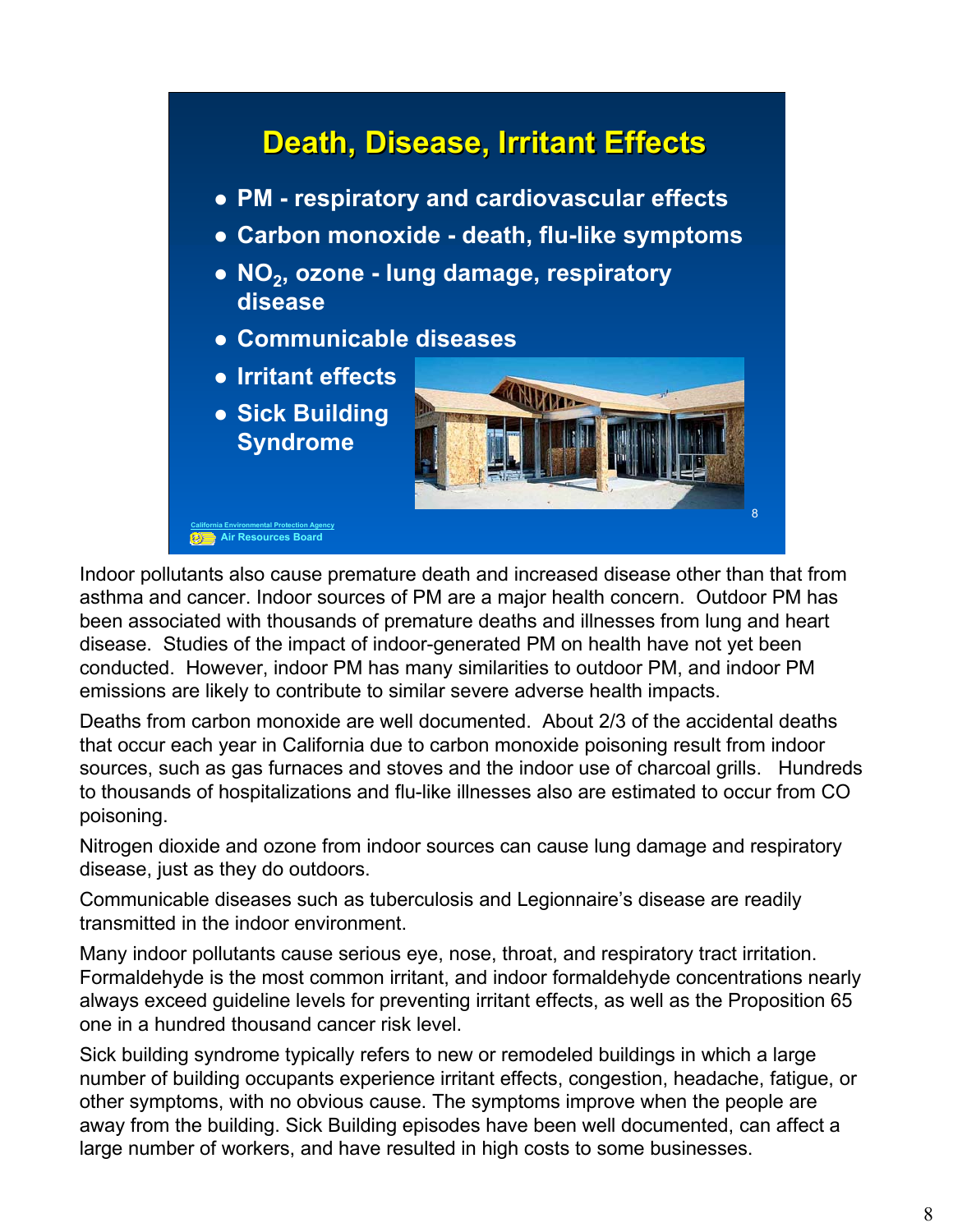

These health effects can have large economic consequences. The pie chart in this slide summarizes the costs of indoor pollution in California, estimated to total 45 billion dollars per year, adjusted to a Year 2000 basis. The major portion of this estimate is the cost of premature deaths, estimated at 36 billion dollars per year. The bar chart on the right side of the slide shows the contribution of each pollutant type to the premature death total. Heart disease deaths from ETS exposure and lung cancer deaths from ETS and radon contribute the lion's share. Other costs are from carbon monoxide poisonings, cancer from certain toxic air contaminants, and premature death from mold and moisture-related asthma and other illnesses.

Returning to the pie chart, worker productivity losses due to Sick Building Syndrome in offices and school buildings are estimated to cost at least 8.5 billion dollars per year.

Finally, total medical costs are estimated at 600 million dollars per year. Medical costs include direct costs such as hospitalization, medication, and doctor visits.

These cost estimates are likely to underestimate the full cost of indoor air pollution in California, because the necessary quantitative data are not available for all known impacts or costs. For example, other pollutants such as indoor PM, lead, pesticides, and airborne infectious diseases are not included in the estimates. In addition, data for some of the indirect costs are not available; the costs of pain and suffering are not included.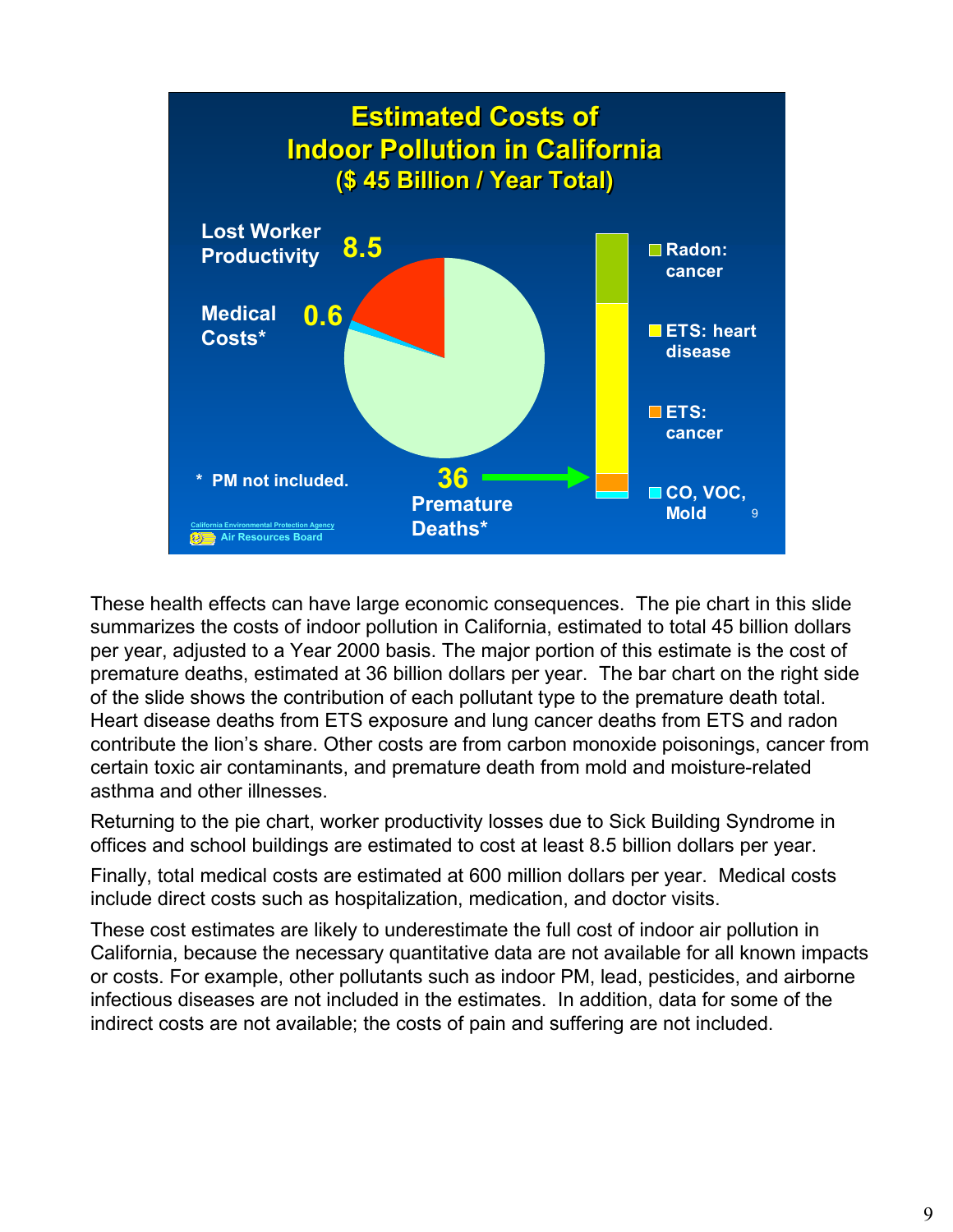## **Principles of Indoor Air Quality Principles of Indoor Air Quality Improvement Improvement**

- $\bullet$  **Source control**
- z **Ventilation**

**California Environmental Protection Agency Air Resources Board**

- **Proper building operation and maintenance**
- **Professional training, public education**
- **Air cleaning devices**

The health impacts and costs we have discussed can be avoided through the methods shown on this slide. Source control is the most reliable approach to assuring good indoor air quality. Source control includes using alternative products with lower emissions, removing sources, and modifying sources at the manufacturing level through reformulation or engineering approaches.

Ventilation is essential for assuring good indoor air quality and comfort, even if the major pollutant sources have been reduced. Most commercial buildings have mechanical ventilation systems that filter and condition the air. Homes usually rely on natural ventilation through windows and doors, but it is not always sufficient.

The proper operation and maintenance of buildings is critical to maintain healthy air quality.

Professional training and public education programs are useful tools that can lead to better choices that minimize adverse health impacts.

Air cleaning devices include both central air systems and portable devices. They are effective in some situations, but portable devices generally have only limited effectiveness in removing pollutants, especially gases.

10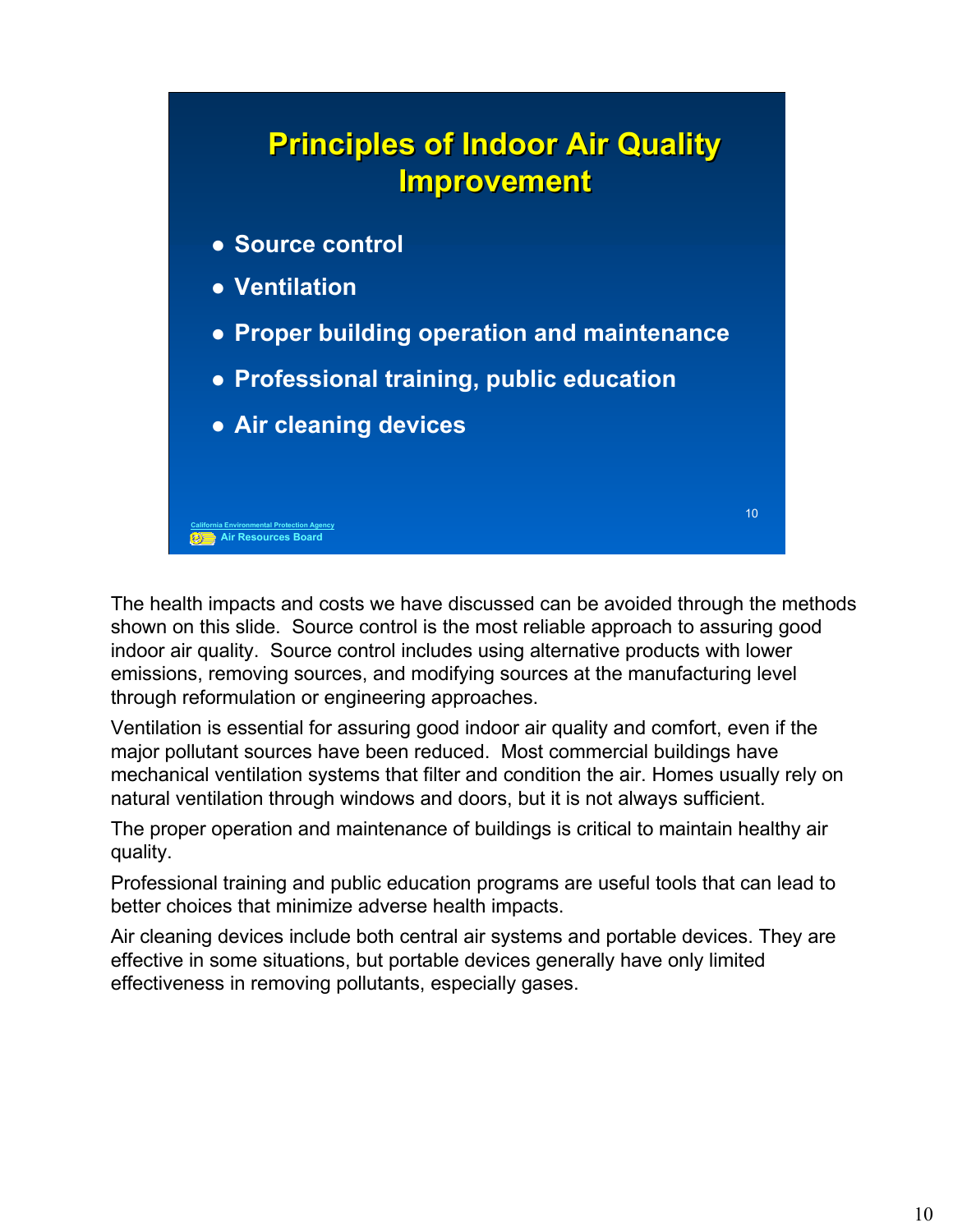### **California Environmental Protection Agency Air Resources Board** 11 **Existing Regulations and Guidelines Existing Regulations and Guidelines Regulations** z **Workplace standards (Cal/OSHA)** z **Ventilation requirements (CEC) • Smoke-free workplace law (AB 13)** z **Consumer Products (CPSC and ARB)** z *No limitations on most indoor sources* **Voluntary guidelines • Government agencies • Industry and professional groups**

Although several agencies are involved in activities affecting indoor air quality, the authority for most is limited and actions are uncoordinated. Cal/OSHA's workplace standards and regulations apply to nearly all workplaces in the state, and include personal exposure limits for air contaminants, and regulations for ventilation, mold and moisture. The personal exposure limits are designed to protect only healthy adults during an 8-hour exposure period.

The California Energy Commission sets design standards for minimum levels of ventilation in new offices and public buildings, and sets energy efficiency standards for residences, which has reduced the outdoor air exchange in new homes.

AB13, passed in 1995, has essentially eliminated smoking in virtually all indoor workplaces in California, with just a few exceptions.

The federal Consumer Product Safety Commission is the only agency with authority to regulate indoor products for their impacts on health and safety. However, the CPSC has regulated only a few indoor products, focuses on safety more than health, and relies heavily on labeling requirements. ARB regulates consumer products for the purpose of reducing smog in California.

There is a notable gap: source emission limits and other source-related measures for most types of indoor sources are lacking.

And finally, voluntary guidelines have been developed by a number of government agencies and other organizations that address many aspects of indoor air quality. Industry groups such as the Carpet and Rug Institute, and the Composite Panel Association have developed various emission testing and labeling programs for their products.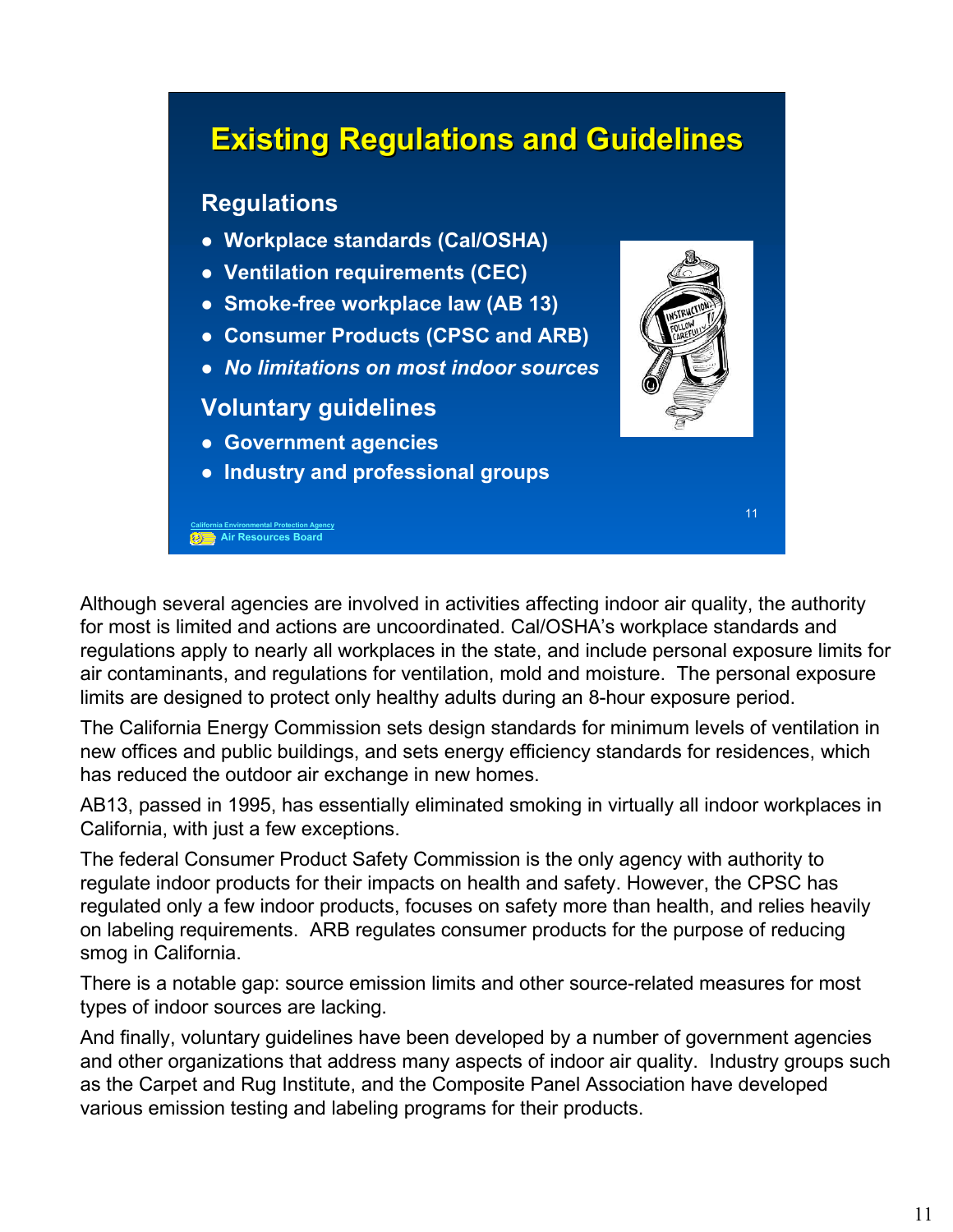

In preparing this report, the legislation directed that we prioritize pollutants for control strategies. Because sources typically emit multiple pollutants, and because mitigation actions are best implemented by source, we prioritized by source categories. This slide shows the 6 source categories that we believe are a high priority for mitigation, in alphabetical order.

Air cleaners are a high priority because those that intentionally generate ozone can contribute to indoor ozone levels greater than Stage 1 smog alert levels, and safe alternatives are available.

Biological contaminants are listed here because of their ubiquitous presence and their widespread health effects.

Building materials and furnishings are a high priority for mitigation because they often emit multiple toxic air pollutants, especially when new, and have a high loading level in indoor environments, resulting in high exposures for occupants. Again, low-emitting alternatives are available for these products.

Combustion appliances, primarily unvented ones, are a concern because they release pollutants directly into the living space, and they are used by most of the population. Automatic exhaust fans and direct vent models of gas appliances are two readily-available mitigation options.

Despite California's great progress in reducing cigarette smoking, environmental tobacco smoke causes thousands of deaths from heart and respiratory disease each year. Children's exposure remains a special concern in homes and vehicles where smokers are present.

Radon is estimated to pose a very high lung cancer risk, and thus is ranked high priority. However, due to its linkage to smoking and the very low levels measured in most California homes, mitigation is best achieved through increased outreach and education.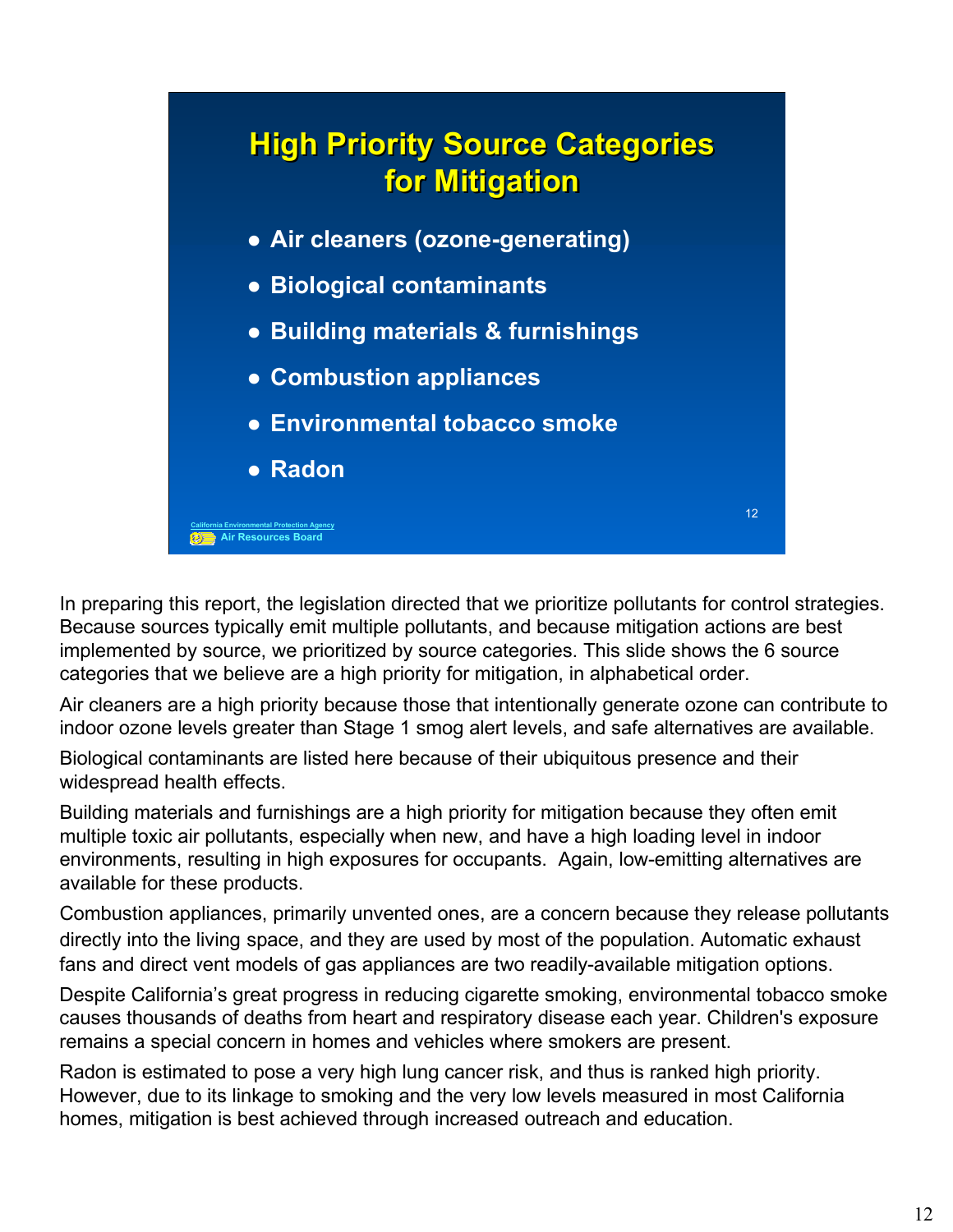

This slide shows the source categories we ranked as medium priority. These sources have been placed in medium priority primarily because, for all but the household and office equipment category, indoor emissions are partially addressed through existing regulatory programs, even though those programs are not explicitly focused on indoor air quality. Further emission reductions are needed to address those products within these categories that are not yet regulated, and to explicitly focus on indoor emissions.

Household appliances and office equipment are a concern because they can emit multiple pollutants, and are used by nearly all households. However, they require additional study to identify emissions from current models of appliances, and the best mitigation approaches.

Finally, pesticides are regulated by the Department of Pesticide Regulation. By their nature they pose a risk when used indoors, especially to children who spend time on the floor and can be exposed through dermal absorption and ingestion, as well as through inhalation. Increased public education, especially regarding integrated pest management, is needed. Children are again a top priority here.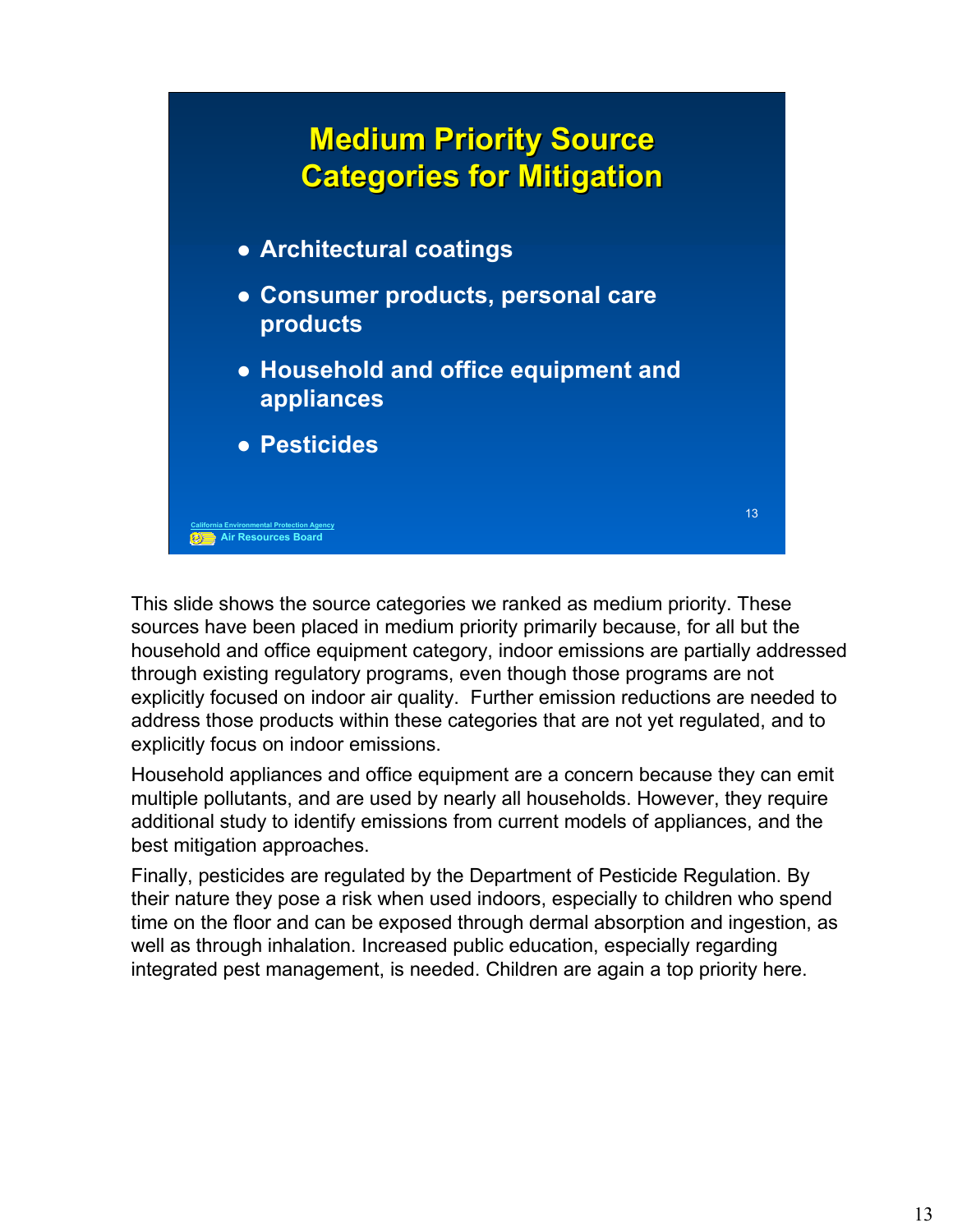#### **Ozone Generator Mitigation Plan Ozone Generator Mitigation Plan**

- **Request submitted to Attorney General**
- **Develop public and professional guidance materials, and outreach program.**
- **Work with air cleaner manufacturers**
- **Develop test protocols for air cleaners**
- **Emission limits needed**

**California Environmental Protection Agency Air Resources Board**



14

Returning to our highest priority category for a moment, as you requested in January, we have developed a mitigation plan for air cleaners that purposely generate ozone.

First, our Legal Office has submitted a request to the Attorney General's Office to take action to address ozone generators.

Next, we will develop public and professional guidance materials and a strong outreach program, with a special focus on doctors, building managers, and other professional groups.

We also plan to initiate conversation with manufacturers of ozone generators and manufacturers organizations.

Additionally, there is a need to develop standardized test protocols to measure ozone emissions from air cleaners.

And finally, ozone emission limits are needed; they would provide the greatest assurance of risk reduction.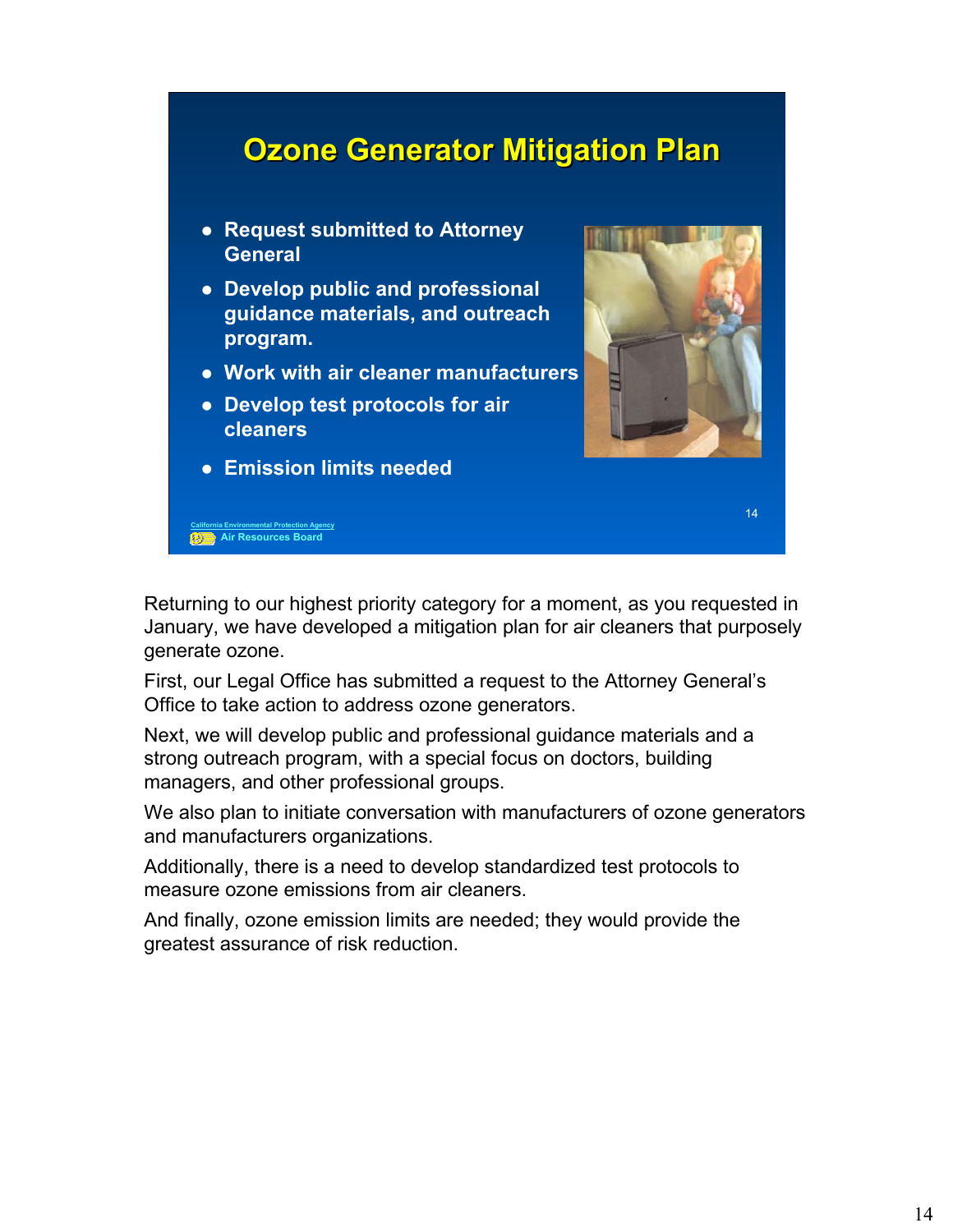

As required by the legislation, we have developed a list of mitigation options for improving indoor air quality in California. Most notably, a comprehensive management program is needed to assess indoor air problems, identify the best solutions, and develop guidelines, emission limits, or other requirements to address those problems. Many agencies have a role to play in improving indoor air quality, but efforts to date have been piecemeal.

Emission limits for some sources are needed to assure risk reduction, but, unlike ventilation and workplace issues, no agency has such authority. Additionally, with or without the development of emission limits, requirements for emissions tests of building materials, furnishings, combustion appliances, and consumer products would provide information needed for informed choices. Children's health should be the top priority in improving air quality in homes and schools and I'll comment further on this in the next slide. Indoor air quality guidelines should be developed for homes, schools and other non-industrial buildings to focus on protecting children's health as well as that of other sensitive groups. For some problems, amendments to the building codes could address indoor combustion sources and prevent moisture and mold problems. An education, training, and outreach program that focuses on key professionals, as well as the public, could also go far to address many of the known indoor air quality problems.

More research is needed in several areas, such as the health impacts of indoor-generated particles, indoor chemistry reaction products, and emerging pollutants of concern. Additionally, an innovative clean air technology program to foster the development and commercialization of legitimate, cost-effective technologies that improve indoor air quality could have a major impact on reducing indoor pollution while bringing jobs to California.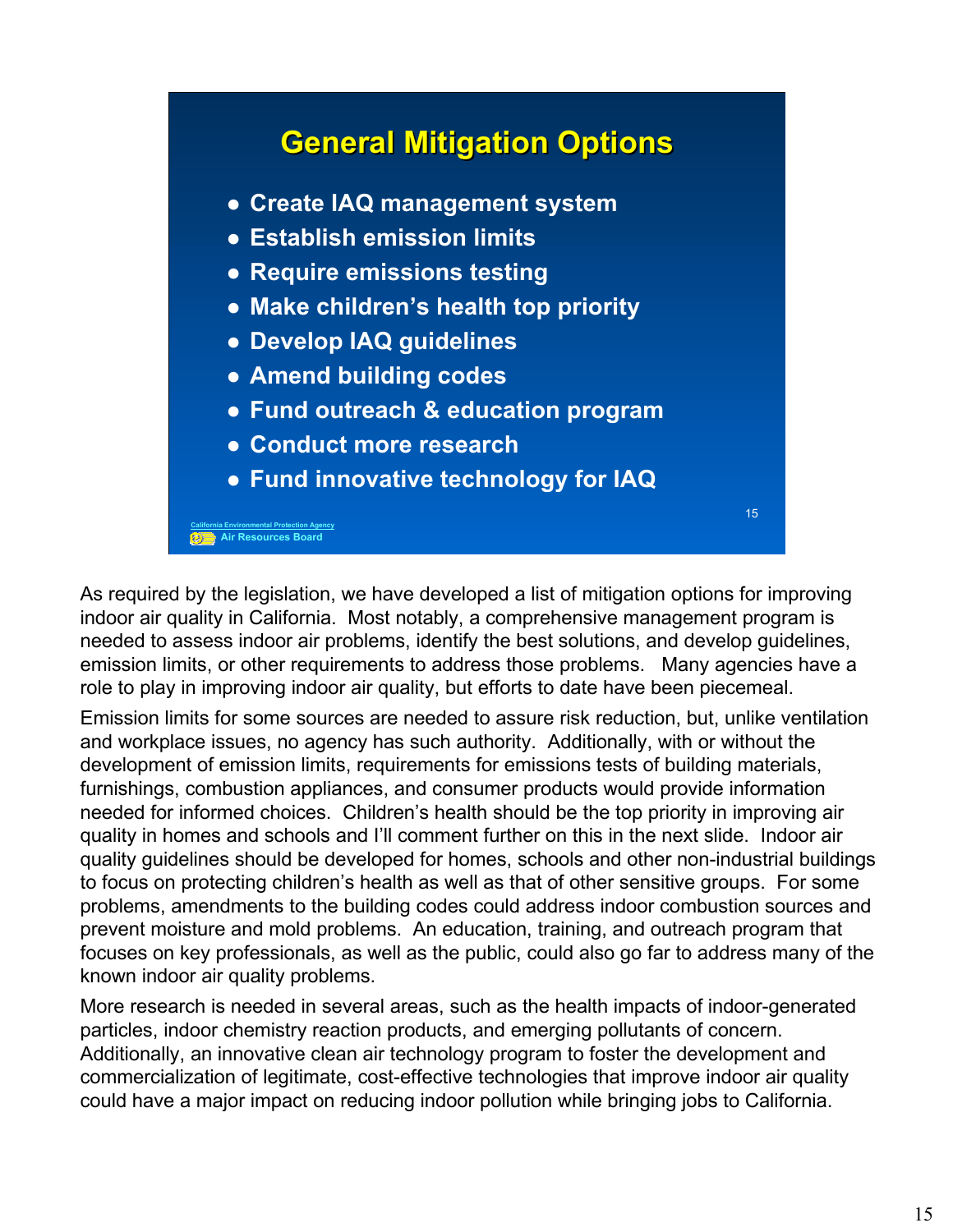

The legislation also requires us to provide mitigation options to address indoor air quality in schools. ARB and the Department of Health Services jointly developed mitigation recommendations specific to California schools, as part of the recent report to the Legislature on Environmental Health Conditions in California's Portable Classrooms. That report includes 16 specific recommendations, which you have previously reviewed and which are summarized in the four general recommendations shown on the slide.

Some steps have been taken to implement a few recommendations in the Portable Classroom report, but a more focused effort is needed.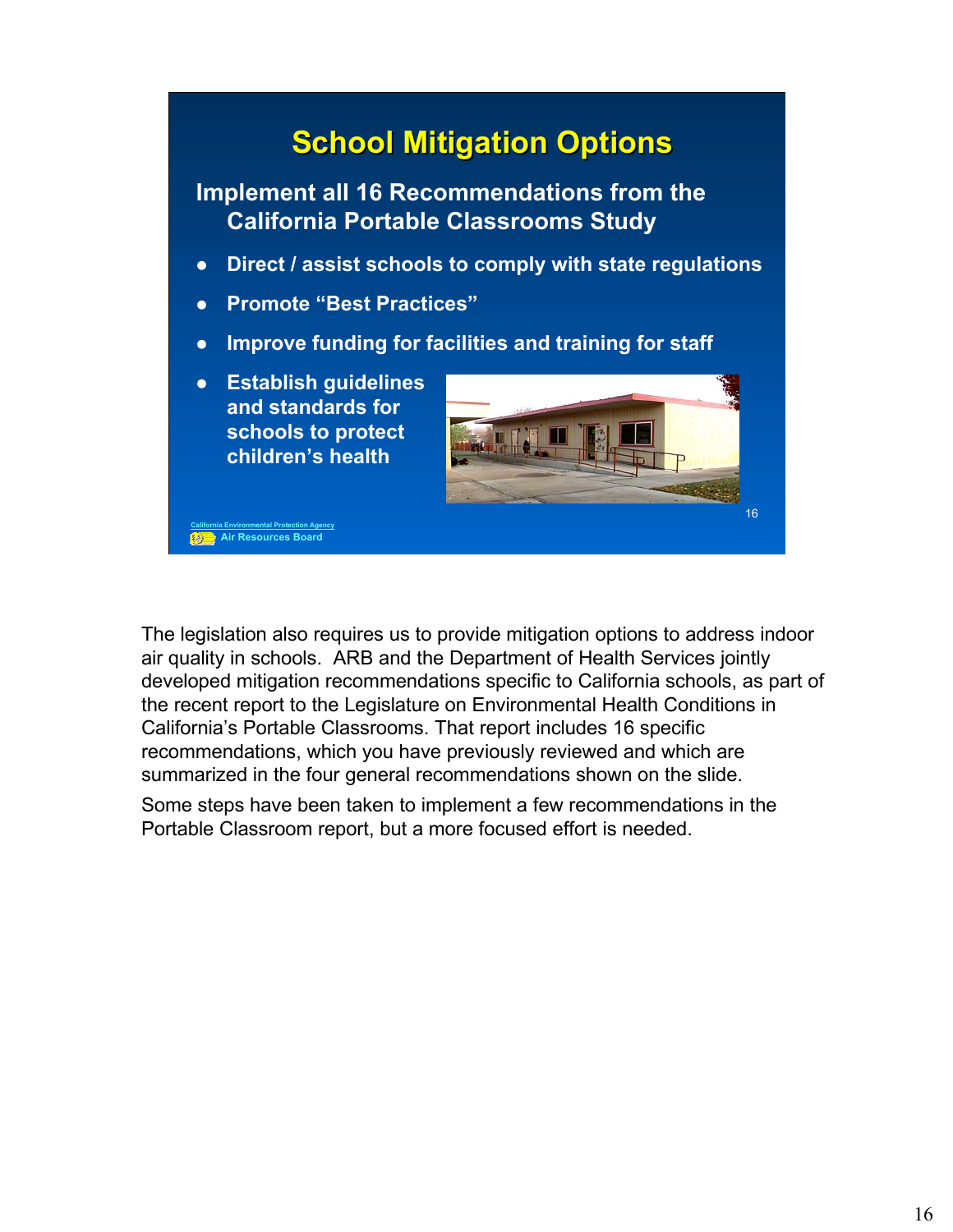

Several studies have documented the economic benefits of improving indoor air quality. In the Seattle Healthy Home Program, intervention in low-income households with asthmatic children to identify and control indoor asthma triggers reduced asthma medical costs by \$1,300 to \$1,800 per child over four years.

Several grade schools in California and other states have demonstrated that improving indoor air quality improves student health. For example, one San Francisco school found that, after implementing an indoor air quality management plan, student use of asthma inhalers dropped by 50 percent. A school in Illinois found that improving ventilation and reducing indoor pollutant sources improved student attendance by five percent.

In a study of office workers, task performance was significantly improved by removing indoor pollutant sources and increasing ventilation rates. Economic analyses indicate that such improvements would pay for themselves in two years, and that the benefits would be 60 times greater than the costs of the improvements.

These and other studies show that improving indoor air quality can pay for itself in terms of reduced illness, reduced medical costs, and improved student performance and worker productivity.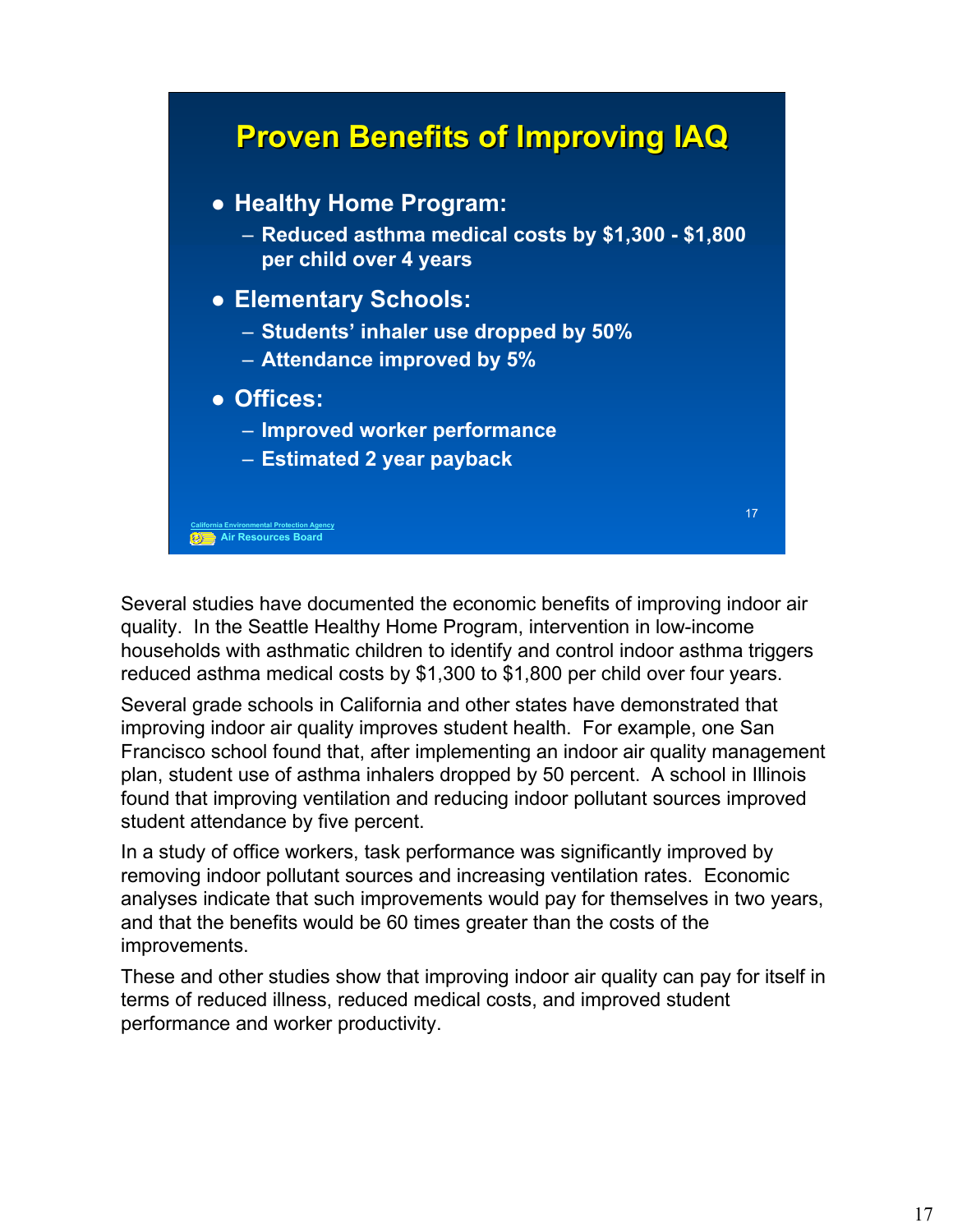

To meet the mandate of AB 1173, ARB obtained input from various groups. We held two public workshops and two public comment periods on the draft report prior to the comment period associated with this Board meeting. We received numerous comments from a broad range of interested stakeholders, but primarily from various industries.

As required under AB1173, a scientific review committee reviewed the draft report. We also solicited and received substantial input from a number of state agencies.

The current draft report reflects a substantial number of changes that were made in response to the comments we received.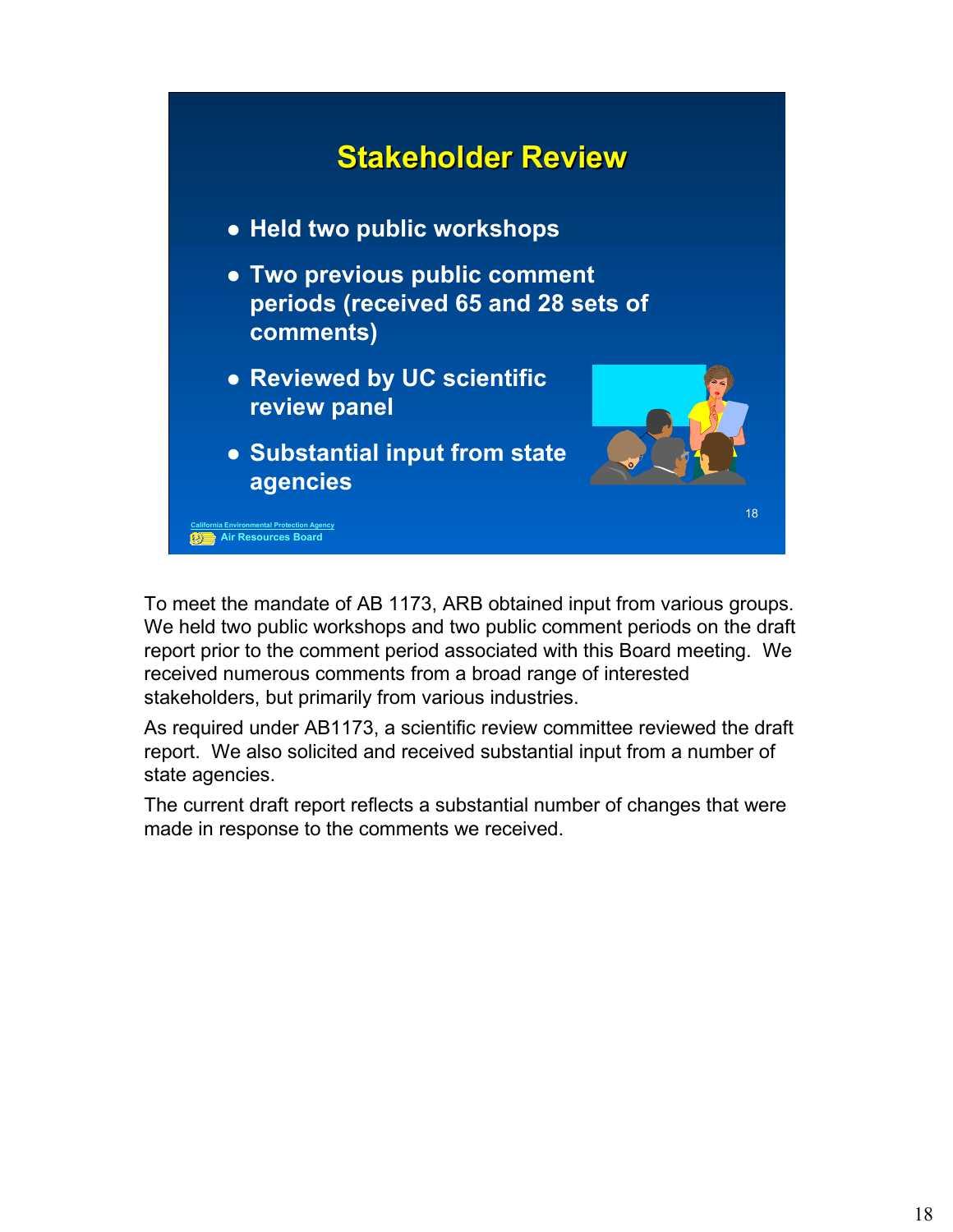

This slide highlights the main comments from the public and peer review committee. To address these comments, we modified the prioritization tables, but did not undertake a quantitative assessment because we believe that is beyond the scope of the current report. More information was added to the report on biological contaminants and the cost of radon.

The scientific peer review committee was generally supportive of the report and agreed that the topic is not well addressed by government at any level. They suggested a tiered approach for addressing indoor air quality so that policies can be pursued now for pollutant issues that are well defined, while additional information is gathered on other sources and pollutants. At their suggestion, we expanded the section on methods of mitigation; added a section on non-industrial workplace exposures; incorporated some additional references; and made other technical changes suggested.